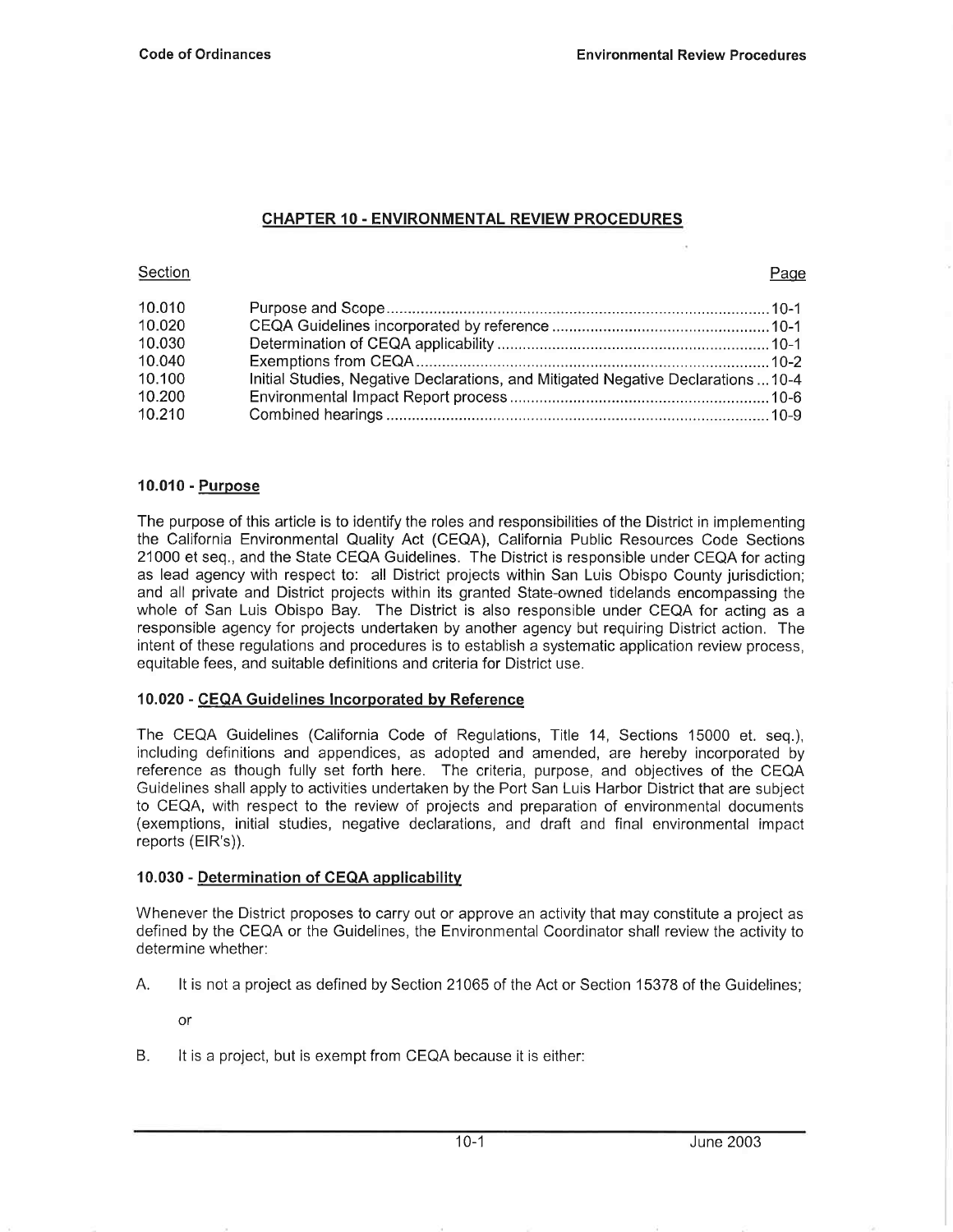## Chapter Ten

- (1) Statutorily exempt pursuant to CEQA Section 21080(b) and Article 18 of the Guidelines: or
- (2) Categorically exempt pursuant to Section 21084 of CEQA and Article 19 of the Guidelines: or
- C. lt is a project that is not exempt, but the environmental coordinator can determine with certainty that there is no possibility that the activity in question may have a significant effect on the environment; or
- D. lt is a project that requires an Initial Study and/or an EIR pursuant to this article. When it can be seen clearly that an EIR will be required for the project, the Environmental Coordinator may proceed according to Section 10.200 without further review.

#### 10.040 - Exemptions from CEQA

This section identifies the types of projects undertaken by the District that normally are exempt from CEQA, and the nature of their exemptions. Activities of the District not listed in this section shall be subject to an environmental determination, unless the Environmental Coordinator determines that an activity not listed here is substantially similar to an activity that is listed.

- A. Statutorv exemptions. The following activities of the District are deemed to be statutorily exempt from the provisions of CEQA, pursuant to CEQA Section 21080(b) and Article 18 of the Guidelines:
	- (1) Emerqencv proiects: Emergency projects as defined by Guidelines Section 15269:
		- (a) Projects to maintain, repair, restore, demolish, or replace property or facilities damaged or destroyed as a result of a disaster, where the Governor has proclaimed a state of emergency; or
		- (b) Emergency repairs to public service facilities necessary to maintain service; or
		- (c) Specific actions determined by the Harbor Manager to be necessary to prevent or mitigate an emergency.
	- (2) Ministerial acts. The following approvals and entitlements granted by the District are considered ministerial actions pursuant to CEQA Section  $21080(b)(1)$  and Guidelines Section 15268:
		- (a) Construction permits pursuant to Article 4 of this chapter.
		- (b) Dry storage permits for boats, gear, and construction equipment.
		- (c) General work orders.
		- (d) Mooring permits.
		- (e) Overnight parking permits.
		- (f) Ways permits.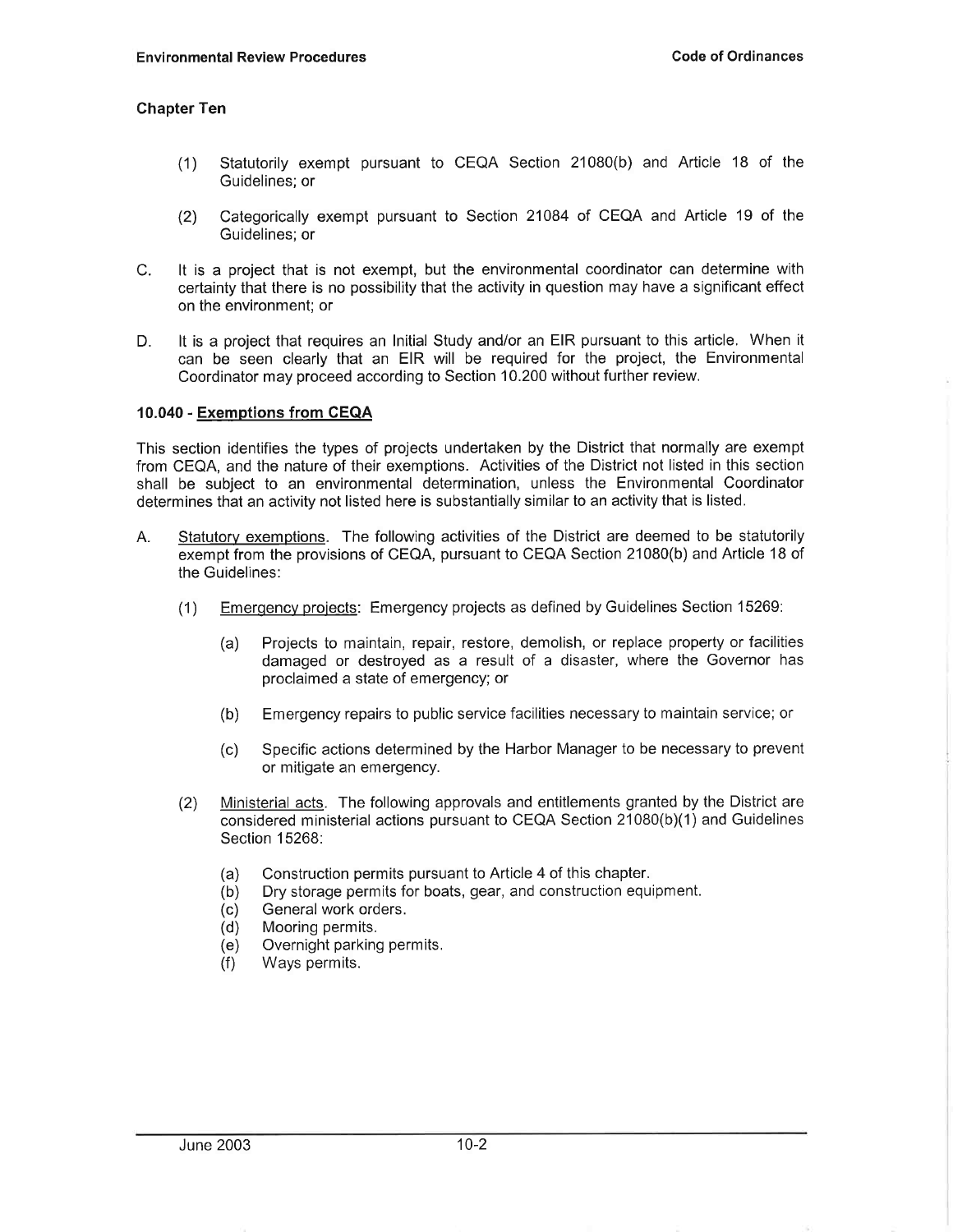- (3) Proiects that are disaoproved: Projects that are denied, disapproved, or othenruise rejected by the Harbor District.
- (4) Setting of fees. District ordinances or resolutions setting fees for District services are statutorily exempt if the fees and the action adopting them satisfy the provisions of CEQA Section 21080(b)(8) (Rates, Tolls, Fares).
- B. Categorical exemptions. The following activities of the District (including the approval of permits allowing such activities by private parties) are deemed to be categorically exempt from the provisions of CEQA, pursuant to CEQA Section  $21080(b)(10)$  and Article 19 of the Guidelines:
	- (1) Existinq facilities. As provided by Guidelines Section 15301 for Class 1 exemptions, the operation, repair, maintenance, or minor alteration of or additions to existing structures, facilities, mechanical equipment, topographical features, or landscaping, involving negligible or no expansion of use beyond that previously existing.
	- (2) Replacement or reconstruction. As provided by Guidelines Section 15302 for Class 2 exemptions, the replacement or reconstruction of existing structures and facilities where the new structure will be located on the same site as the structure replaced and will have substantially the same purpose and capacity as the structure replaced.
	- (3) New construction. As provided by Guidelines Section 15303 for Class 3 exemptions, construction or location of limited numbers of new, small facilities or structures; installation of small new equipment and facilities in small structures; the conversion of existing small structures from one use to another where only minor modifications are made in the exterior of the structure; the limited extension of utility services to serve such construction; and related accessory structures. For the purposes of this exemption, small structures mean those designed for an occupant load of 10 persons or less.
	- (4) Minor alterations to land and temporarv uses. As provided by Guidelines Section 15304 for Class 4 exemptions, minor alterations in the condition of land, water, and/or vegetation that do not involve the removal of mature, scenic trees. Examples include backfilling where the surface is restored, and maintenance dredging where the spoil is deposited in a spoil area authorized by all applicable state and federal regulatory agencies.
	- (5) Land use requlations, protective actions. As provided by Guidelines Sections 15305, 15307 and 15308 for Class 5, 7 and 8 exemptions, minor alterations in land use limitations in areas with average slopes less than 20 percent which do not result in any changes in land use or density, and other actions taken by the District to assure the maintenance. restoration. or enhancement of a natural resource or the environment where the regulatory process involves procedures for protection of the environment.
	- (6) Minor accessory structures. As provided by Guidelines Section 15311 for Class 11 exemptions, construction or placement of minor structures accessory to existing facilities, including but not limited to on-premise signs, small parking lots, and the placement of seasonal or temporary use items such as lifeguard towers, mobile food units, portable restrooms or similar items in generally the same locations from time to time.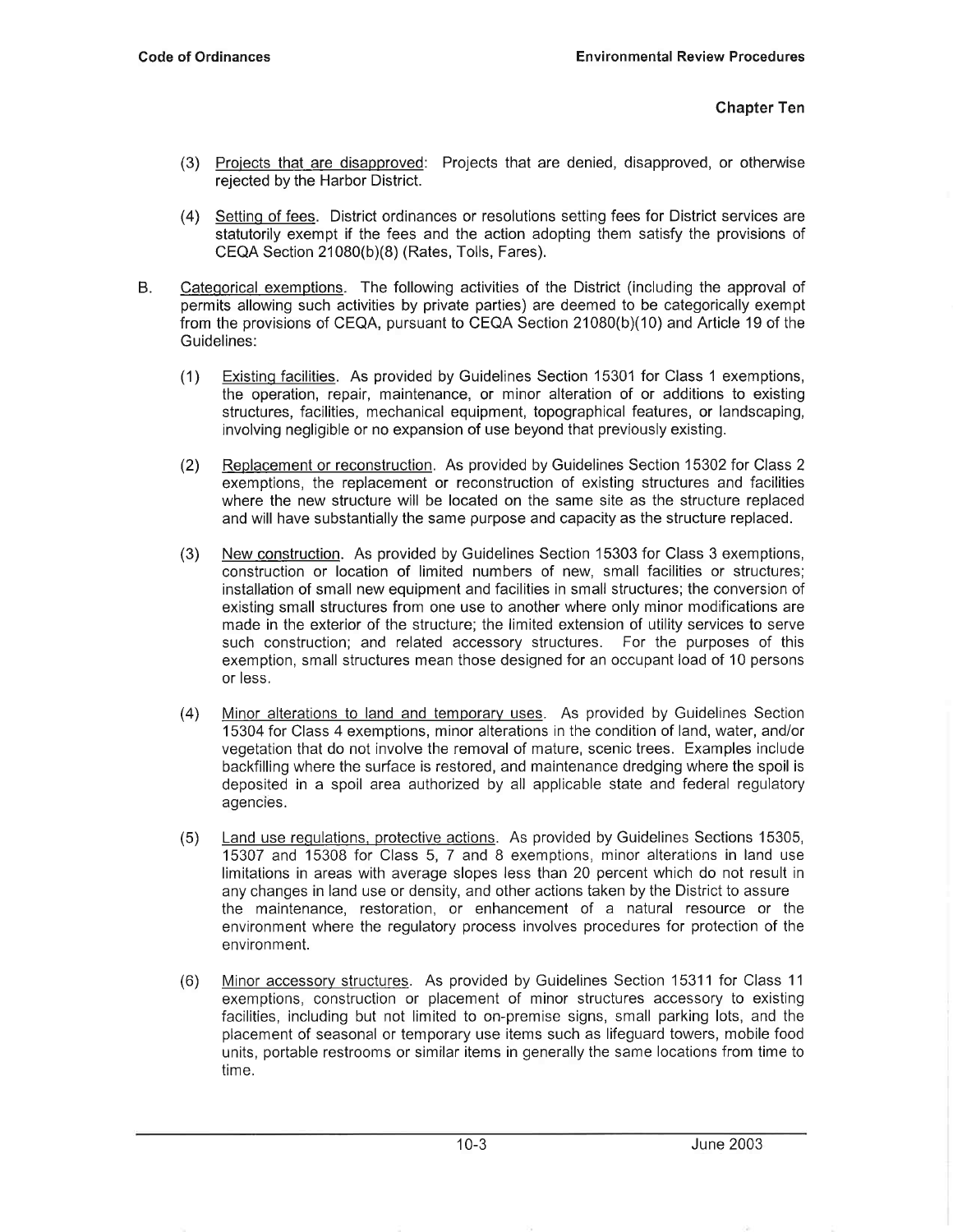## Ghapter Ten

- (7) Other exempt activities. Categorically exempt activities of the District also include any other activities listed as exempt by Article 19 of the Guidelines.
- C. Notice of Exemption. When the Environmental Coordinator determines that an activity is exempt from CEQA, and after the project is approved or the District determines to carry it out, the Environmental Coordinator may file a Notice of Exemption with the County Clerk and may post the Notice of Exemption in the District offices for public review. An applicant may also file this notice per the stipulations as set forth in CEQA Section 15062. Such notice shall include a brief description of the project, statement of exemption and a reference to the section which it is found exempt, and a brief statement of reasons to support the finding. The posting of the Notice of Exemption commences a 35-day statute of limitations period on legal challenges to the District's decision that the project is exempt form CEQA. lf no such notice is filed and posted, a public informational notice shall be placed in the Harbor Office and a 180-day statute of limitations will apply.

### 10.100 - Initial studies, negative declarations, and mitigated negative declarations

- A. Purpose: This section provides procedures for Initial Studies, and issuing negative declarations. An initial study is intended to determine whether a project that is not exempt from CEQA as setforth in Section 10.040 may have a significant effect on the environment and, thus, whether an ElR, or a negative declaration or a mitigated negative declarations must be prepared.
- B. District proiects. When a non-exempt project is to be carried out by the District, the Harbor Manager shall designate a staff member other than the Environmental Coordinator to complete the Environmental Description Form (Section  $8.130(A)(4)$ ) for the project. The Environmental Coordinator shall prepare such information as may be needed to constitute an initial study pursuant to State CEQA Guidelines Section 15063.
- C. Private projects Waiver of initial study. An applicant may waive the initial study process where it is agreed that the project may have a potential significant effect on the environment. Awritten waiver shall be submitted using the form provided by the Harbor Manager, which constitutes the applicant's agreement to proceed with preparation of an EIR without an initial study or environmental determination.
- D. Conduct of initial study, time limits for preparation. An initial study shall be conducted as set forth in Guidelines Section 15063, and as provided by this section. The District shall determine whether to prepare a negative declaration, amitigated negative declaration or an environmental impact report within 30 days of acceptance of an application as complete (Section 8.130(C)). A negative declaration, or a mitigated negative declaration must be prepared and adopted within 180 days.
- E . Public notice of intent to adopt a negative declaration or a mitigated negative declaration. When the Environmental Coordinator prepares a proposed negative declaration, or a mitigated negative declaration pursuant to Guidelines Sections 15070 and 15071 after conducting an initial study, the Environmental Coordinator shall provide public notice within a reasonable period of time of the intention of the District to adopt a negative declaration, or a mitigated negative declaration as follows:
	- (1) A copy of the proposed negative declaration, or mitigated negative declaration shall be sent to the applicant, to every responsible agency and trustee agency concerned with the project, and every other public agency with jurisdiction by law over resources affected by the project; and,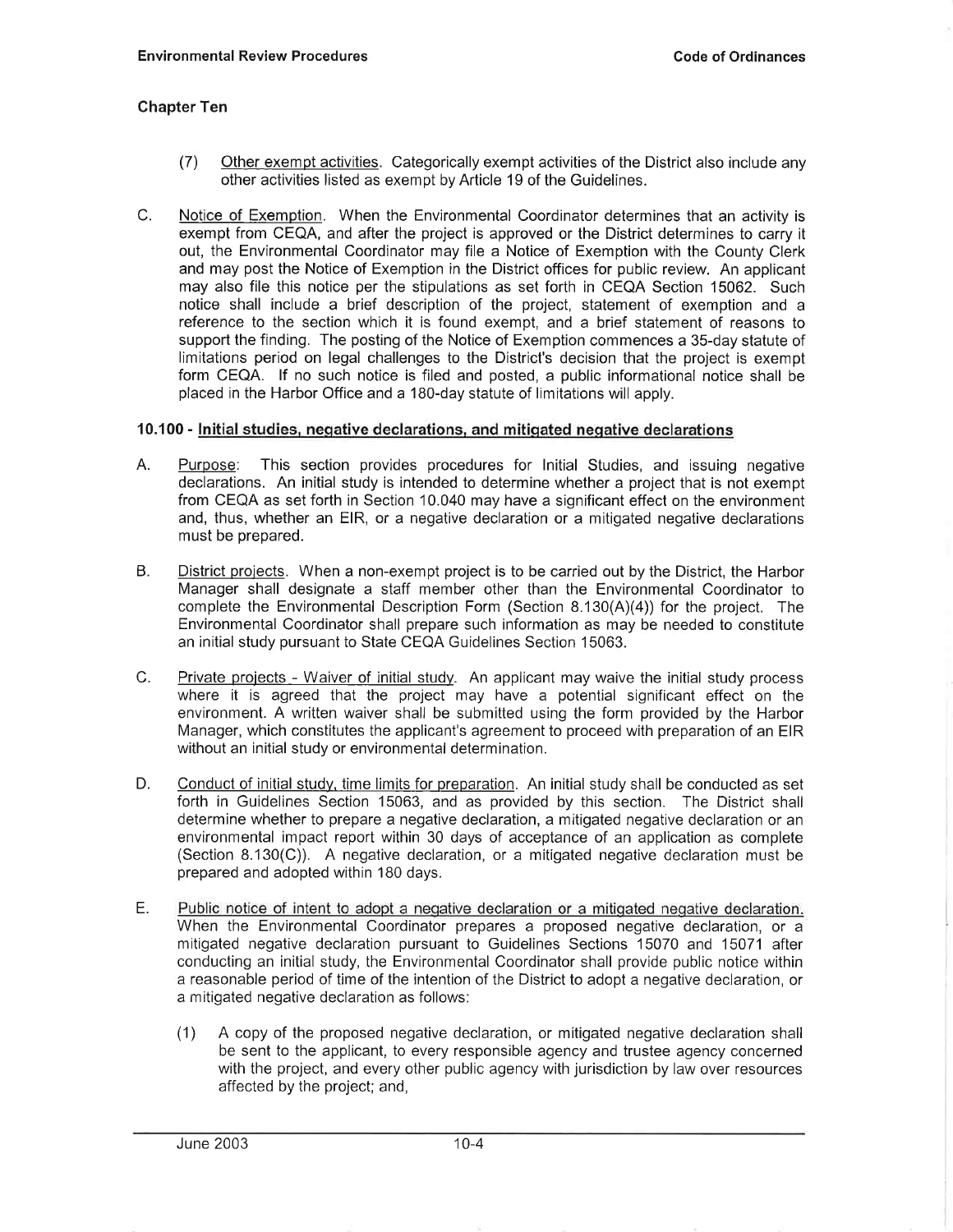the notice shall contain:

- (a) A brief description of the proposed project and its location,
- (b) The starting and ending dates for the review period during which the District will receive comments,
- (c) The date, time and place of any scheduled public hearing to be held by the Board on the proposed project,
- (d) The address or addresses where copies of the proposed negative declaration or mitigated negative declaration may be obtained during normal business hours.
- (2) Notice shall be given to all persons who have previously requested such notice; and
- (3) Notice shall be published at least one time by the District in a newspaper of general circulation in the area affected by the proposed project (such notice may be combined with any other public notice required by law); and
- (4) The agenda in which the Board or the Harbor Manager considers the project shall contain a notice of the proposed negative declaration.
- F Public review of negative declaration or mitigated negative declaration. A draft negative declaration or mitigated negative declaration shall be distributed to all responsible agencies (including the California Coastal Commission), trustee agencies, and federal agencies involved in funding or approving the project, the applicant, and any person who has requested such notice, for a public review for a period of at least 20 days before adoption by the District. Action to adopt a negative declaration or mitigated negative declaration shall precede action to approve a project. Where notice is provided to a state agency pursuant to paragraph (1) above, the notice shall be provided at least 30 days before the item is scheduled for consideration by the Board unless a shorter time period is approved by the State Clearinghouse.
- $G_{\cdot}$ Determininq siqnificant effect. A determination of whether a project may have a significant effect on the environment shall be made by the Board where a discretionary action or permit is to be approved by the Board, and by the Harbor Manager, where a discretionary action or permit is to be approved by the Harbor Manager. The Board may adopt in whole or in part, modify, or reject the recommendation of the Environmental Coordinator and any Committee.
	- (1) When the Board or Harbor Manager determines that a project will not have a significant effect pursuant to CEQA and the Guidelines, a proposed negative declaration shall be adopted pursuant to subsection H., below.
	- (2) When the Board or Harbor Manager determines that a project could result in potentially significant effects on the environment, but:
		- (a) Revisions have been incorporated into the project and agreed to by the applicant before the negative declaration has been released for public review, and
		- (b) There is no evidence before the Board or Harbor Manager that the project, as revised, may have a significant effect on the environment.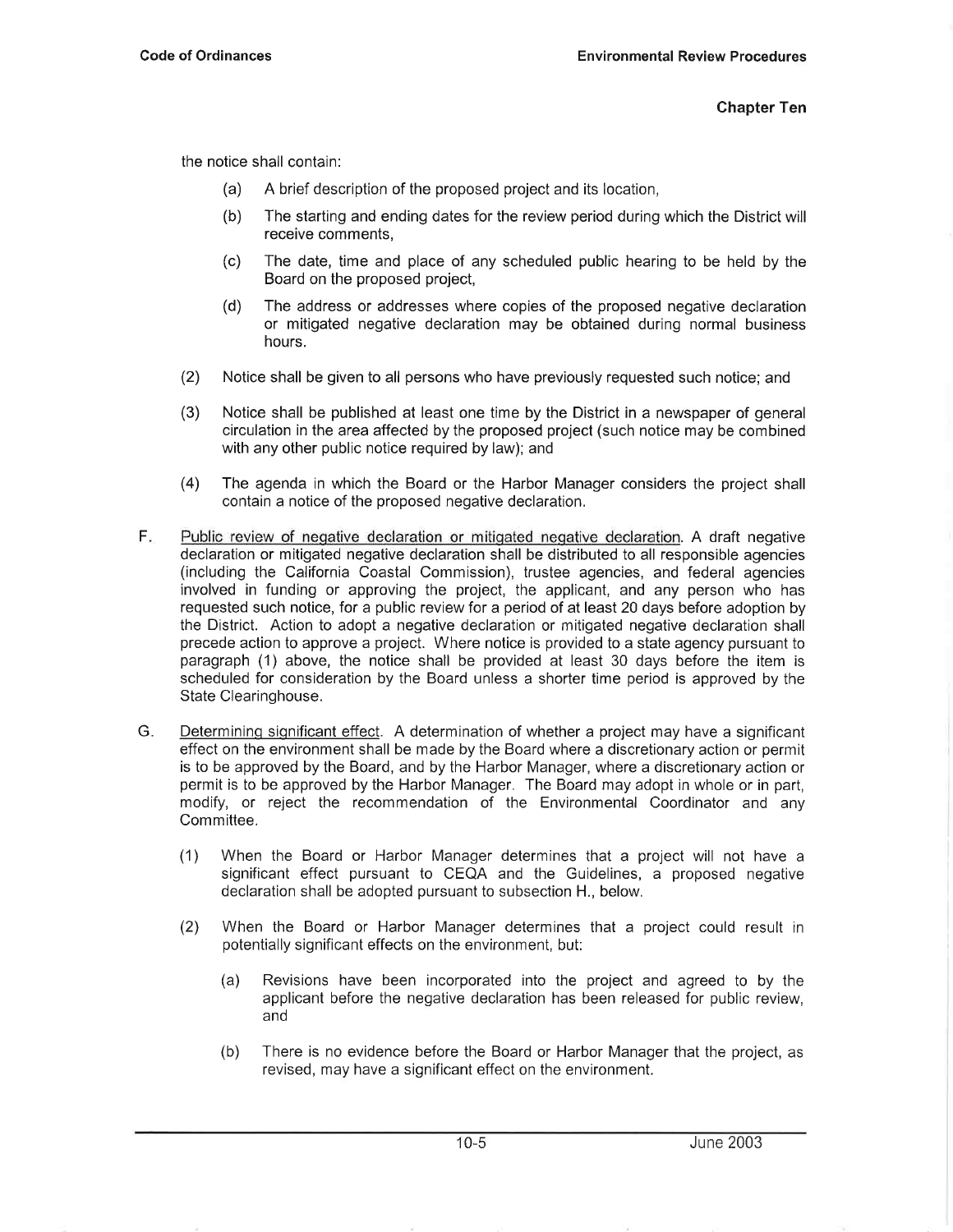## Chapter Ten

A mitigated negative declaration shall be adopted pursuant to subsection H., below.

- (3) When the Board or Harbor Manager finds that a project may have a significant effect, an EIR shall be prepared pursuant to Section 10.200, provided that where the Harbor Manager finds that a project may have a significant effect, he or she shall refer a recommendation to the Board that preparation of an EIR be required, and the decision whether to require an EIR shall be by the Board.
- H. Adoption of negative declaration or mitigated negative declaration. The Board or Harbor Manager shall consider the negative declaration or mitigated negative declaration together with all comments received during the public review period and adopt the negative declaration or mitigated negative declaration if it finds that there is no substantial evidence that the project will have a significant effect on the environment. The negative declaration shall be prepared for filing, and a copy of the negative declaration, including the initial study, shall be posted for at least 10 days in a public place in the District's offices at Port San Luis. lf the Board modifies any part of the Environmental Coordinator's recommendations, the modified negative declaration shall be sent to all persons previously receiving the recommendation pursuant to subsection E. of this section. Adoption of a mitigated negative declaration shall include a program for the monitoring and implementation of all adopted mitigation measures in accordance with Public Resources Code Section 21081.6.
- 1. Action to approve or deny a project. The Board or manager shall take an action to approve or deny a project for which a negative declaration or mitigated negative declaration has been prepared within 60 days from the date of adoption of the negative declaration or mitigated negative declaration by the Board or Manager. Upon mutual written consent of the applicant and the District, the time period for final action may be extended once for a period not to exceed 90 days. Action to adopt a negative declaration or mitigated negative declaration and the action to approve or deny a project may occur at the same public meeting or hearing, provided that the time limits and public notice requirements prescribed by this section are complied with, and provided that any action to adopt a negative declaration or mitigated negative declaration must precede project approval.

#### 10.200 - Environmental lmpact Report process

- A. EIR Process Initiation. Where it is determined that an EIR shall be prepared pursuant to subsection 10.100(F), the Environmental Coordinator shall prepare a recommended scope of work for the ElR. Where requested by any Commissioner or at the discretion of the Environmental Coordinator, the scope of work may be reviewed and approved by the Board prior to completion. For any private project, the applicant shall be consulted in preparing the scope of work. An applicant may, or if required by the Environmental Coordinator shall, submit additional information to aid in the preparation of the ElR. The Environmental Coordinator shall determine how and to what extent the applicant's information will be used.
- B. Notice of Preparation. The Environmental Coordinator shall complete a Notice of Preparation and attach the initial study, and distribute the Notice of Preparation to all responsible agencies, trustee agencies, and federal agencies involved in funding or approving the project, the applicant, and any person who has requested such notice. The contents of the notice shall include:
	- (1) A description of the project,
	- (2) The location of the project, and
	- (3) The probable environmental effects of the project.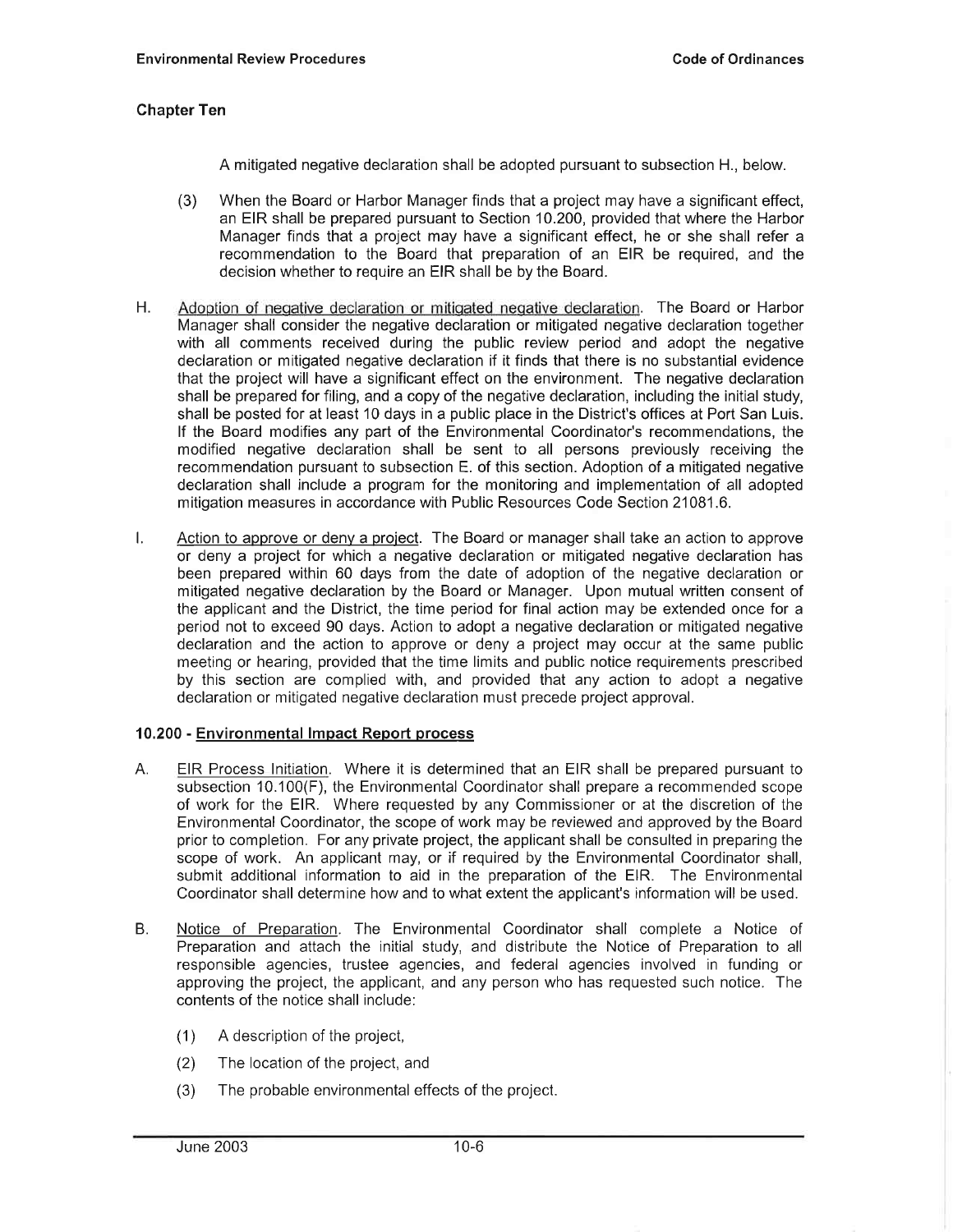The initial study may be used to satisfy the content requirements described above. The Notice of Preparation shall be sent by certified mail or such other method which provides a record that it was received by the responsible, trustee or federal agency, or such other interested party. When one or more state agencies are identified as responsible or trustee agencies, the Environmental Coordinator shall send the Notice of Preparation to the State Clearinghouse. The scope of work may be revised based upon comments from such agencies, or from the public.

- $C_{\tilde{v}}$ EIR Scopinq Process. The EIR shall be prepared either by District staff or by a consultant under contract with the District. After receiving comments from the responsible or trustee agencies or any Federal agency, or not later than 30 days after issuing the Notice of Preparation, the Environmental Coordinator shall either initiate preparation of the EIR or engage a consultant to perform the work.
- D. Consultant Selection. The Environmental Coordinator shall maintain a list of qualified consultants for preparation of environmental documents. Where a consultant is to be selected, the Environmental Coordinator shall issue requests for proposals to qualified consultants and obtain estimates of fees and time for completion of the ElR, as well as technical approach to the work required. For any private project, the applicant may be consulted as to any preference among the qualified consultants submitting estimates. The Environmental Coordinator shall recommend to the Board the consultant who represents the best combination of reasonable fees and qualified performance. Consultant contracts shall not be awarded to any consultant that has any other involvement in the same project or with nearby projects where a conflict of interest might be reasonably alleged. The Environmental Coordinator shall be satisfied that any consultant preparing an EIR can provide an independent, objective, and unbiased document.
- EIR Contents. The content of an EIR shall be as required by CEQA and the Guidelines. E.
- Public Notice of Availabilitv of a Draft ElR. A Notice of Completion of a Draft EIR shall be filed with the Office of Planning and Research pursuant to Section 15085 of the Guidelines. A Notice of Completion shall include: F.
	- (1) A brief description of the project,
	- (2) The project location,
	- (3) The address where copies of the draft EIR are available, and
	- (4) The period during which comments on the draft EIR will be received.

When an EIR will be distributed through the State Clearinghouse, the cover form required by the Clearinghouse will serve as the Notice of Completion.

Public notice of the availability of a draft EIR shall be provided at the same time the Notice of Completion is sent to the Office of Planning and Research. Notice shall be given by at least one of the following procedures:

- (1) Publication at least one time in a newspaper of general circulation in the area affected by the project,
- (2) Posting of a notice on and off the site in the area where the project is proposed,
- (3) Direct mailing to the owners and occupants of property contiguous to the parcel or parcels on which the project is located.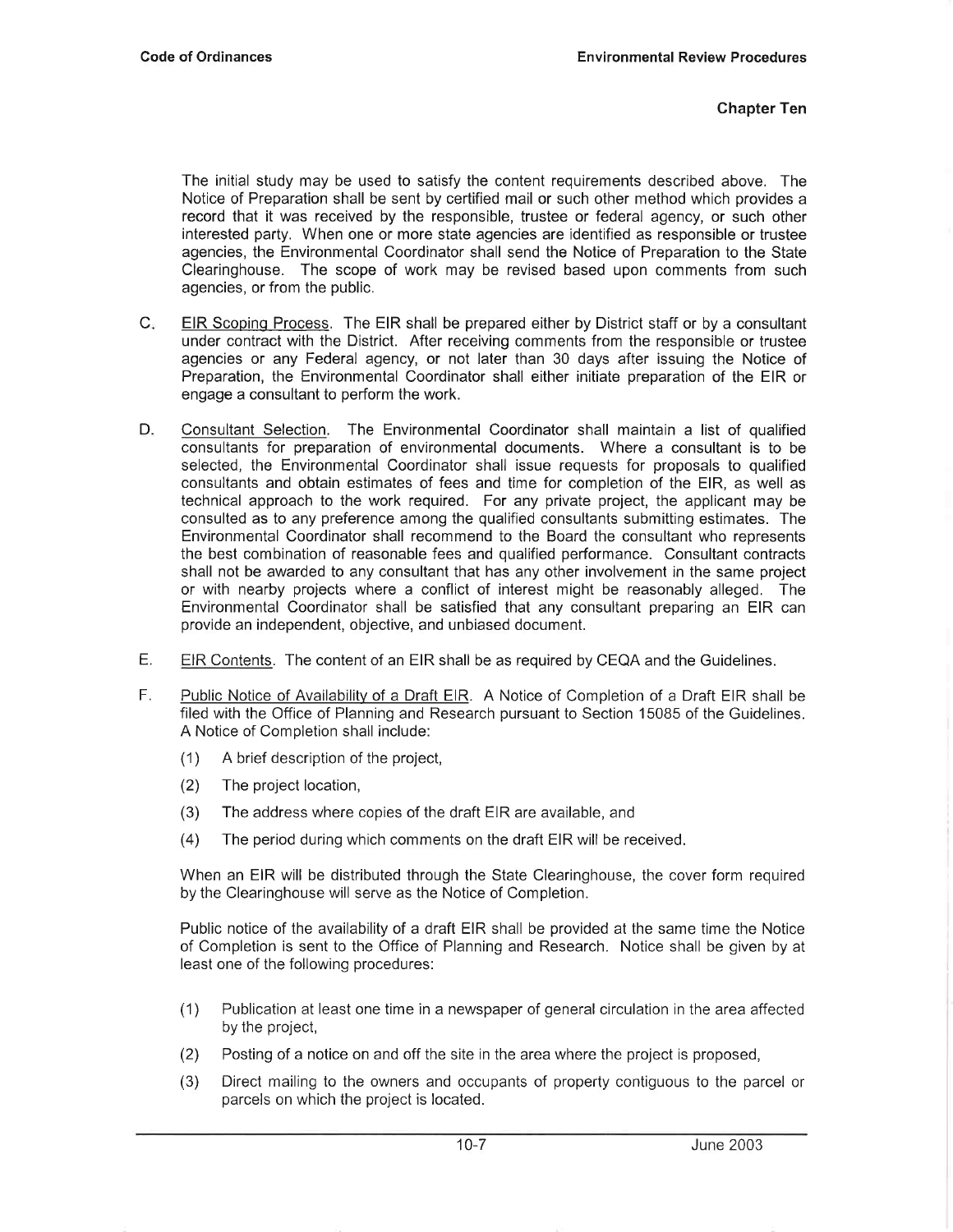### Ghapter Ten

(4) Direct mailing to any individual that has requested to be noticed.

Such notice shall contain the followino:

- (a) A brief description of the project and its location,
- (b) The starting and ending dates for the review period during which comments will be received,
- (c) The date, time and place of scheduled public meetings or hearings on the proposed project, when known,
- (d) A list of the significant environmental effects to the extent such effects are known,
- (e) The address where copies of the draft EIR may be obtained during normal business hours.

The Notice of Availability shall be posted in the office of the County Clerk for a period of at least 30 days. The public review period for a draft EIR shall be not less than 30 days nor should it be longer than 60 days. When a draft EIR is submitted to the State Clearinghouse for review by State agencies, the public review period shall be not less than 45 days, unless a shorter period, but not less than 30 days, is approved by the State Clearinghouse.

- G. Public Hearing on a Draft EIR/Preparation of Final EIR. The District shall hold a public hearing on any project for which a Draft EIR has been prepared in order to obtain public comment of the adequacy of the Draft ElR. The Environmental Coordinator or his/her designee shall respond to all comments on environmental issues from persons who reviewed the Draft ElR, and shall prepare, or cause to be prepared, a Final EIR pursuant to Section 15088 and 15089 of the Guidelines.
- H. Certification of Final EIR. The final EIR shall be considered by the Board and any Committee reviewing the project, and shall be certified by the Board prior to approval of the project pursuant to Sections 15090-15093 of the Guidelines. The final EIR shall be completed and certified within one year of acceptance of an application as complete (Section 8.130(C). Upon mutual consent of the applicant and the harbor District, the one year time period may be extended once for a period not to exceed 90 days. The applicant shall provide copies of the certified EIR to all responsible agencies.
- l. Action to approve or deny a project. An action to approve or deny a project shall be made by the Board or harbor manager within 180 days of certification of a final EIR as provided in H., above. Upon mutual written consent of the District and the applicant, the time period for final action may be extended no more than once for a period not to exceed 90 days.
- J. Notice of Determination. Within five business days after the District approves or determines to carry out a project for which a Final EIR is certified, the Environmental Coordinator shall file a Notice of Determination with the County Clerk and, where the project required review by a state agency, with the Office of Planning and Research, pursuant to Section 15094 of the Guidelines. Filing of a Notice of Determination starts a 30 day statute of limitations for legal challenges to the Board or Harbor Manager's action to approve a project for which a final EIR has been prepared and certified.

### 10.210 - Combined hearinqs